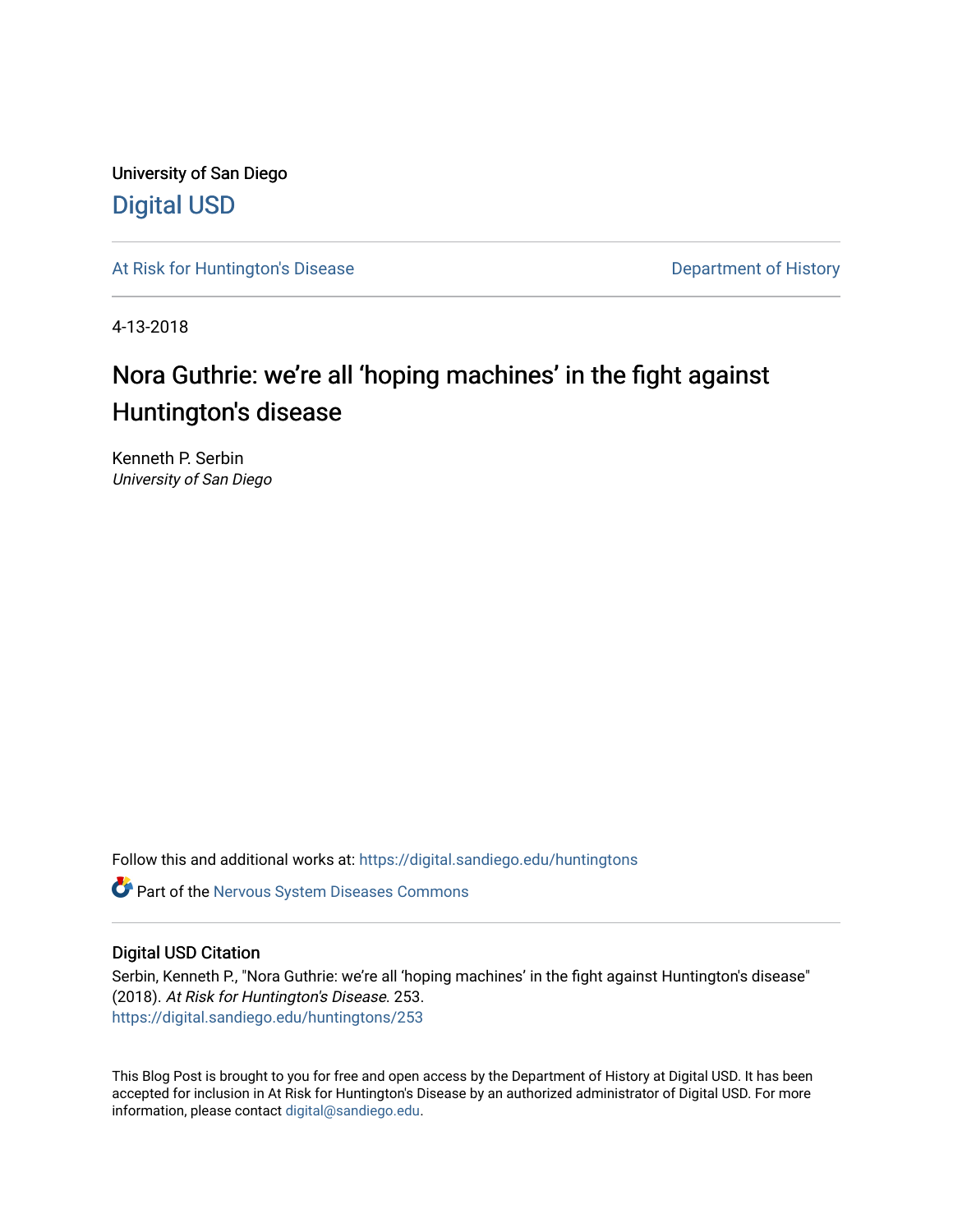#### More **[Create Blog](https://www.blogger.com/home#create) [Sign In](https://www.blogger.com/)**

# [At Risk for Huntington's Disease](http://curehd.blogspot.com/)

*HD is a genetically caused brain disorder that causes uncontrollable bodily movements and robs people's ability to walk, talk, eat, and think. The final result is a slow, ugly death. Children of parents with HD have a 50-50 chance of inheriting the disease. There is no cure or treatment.*

#### Blog Archive

- $\blacktriangleright$  [2021](http://curehd.blogspot.com/2021/) (12)
- $2020(16)$  $2020(16)$
- $2019(19)$  $2019(19)$
- $2018(16)$  $2018(16)$
- [►](javascript:void(0)) [December](http://curehd.blogspot.com/2018/12/) (2)
- [►](javascript:void(0)) [November](http://curehd.blogspot.com/2018/11/) (2)
- [►](javascript:void(0)) [September](http://curehd.blogspot.com/2018/09/) (2)
- $\blacktriangleright$  [July](http://curehd.blogspot.com/2018/07/) (1)
- $\blacktriangleright$  [May](http://curehd.blogspot.com/2018/05/) (1)
- $\nabla$  [April](http://curehd.blogspot.com/2018/04/) (2)
- New Ionis data show [positive](http://curehd.blogspot.com/2018/04/new-ionis-data-show-improvement-in.html) trends in clinical me... Nora Guthrie: we're all

'hoping [machines'](http://curehd.blogspot.com/2018/04/nora-guthrie-were-all-hoping-machines.html) in the f...

- $\blacktriangleright$  [March](http://curehd.blogspot.com/2018/03/) (3)
- $\blacktriangleright$  [February](http://curehd.blogspot.com/2018/02/) (3)
- $2017(14)$  $2017(14)$
- $2016(13)$  $2016(13)$
- $2015(24)$  $2015(24)$
- $2014(24)$  $2014(24)$
- $-2013(30)$  $-2013(30)$  $-2013(30)$
- $2012(26)$  $2012(26)$
- $\blacktriangleright$  [2011](http://curehd.blogspot.com/2011/) (33)
- [►](javascript:void(0)) [2010](http://curehd.blogspot.com/2010/) (26)
- $\blacktriangleright$  [2009](http://curehd.blogspot.com/2009/) (21)
- $2008(7)$  $2008(7)$
- $\blacktriangleright$  [2007](http://curehd.blogspot.com/2007/) $(7)$
- $\blacktriangleright$  [2006](http://curehd.blogspot.com/2006/) (4)
- $\blacktriangleright$  [2005](http://curehd.blogspot.com/2005/) (17)

About Me **GENE [VERITAS](https://www.blogger.com/profile/10911736205741688185)** 

View my [complete](https://www.blogger.com/profile/10911736205741688185) profile

### HD Links

[Huntington's](http://www.hdsa.org/) Disease Society of America [International](http://www.huntington-assoc.com/) Huntington **Association** 

#### FRIDAY, APRIL 13, 2018

# Nora Guthrie: we're all 'hoping machines' in the fight against Huntington's disease

The cause to defeat Huntington's disease came full circle at the recent HD Therapeutics Conference, where keynote speaker Nora Guthrie recalled the brave struggle against the disease by her father, iconic folk singer [Woody Guthrie,](http://www.woodyguthrie.org/biography/biography1.htm) and the groundbreaking advocacy of her mother Marjorie, the founder of the [Huntington's Disease Society of America](http://www.hdsa.org/) (HDSA).

"We are the hopers and the changers," said Nora, 68, quoting her father, to the audience of 350 scientists, drug company representatives, and family advocates gathered at the 13th annual meeting in Palm Springs, CA, in late February. "The note of hope is the only note that keeps us from falling to the bottom of the heap of evolution, because about all a human being is anyway is just a hoping machine."

The conference was sponsored by **CHDI Foundation**, Inc., the nonprofit virtual biotech dedicated to developing HD treatments. Like a number of past keynoters, Nora preferred not to have her presentation recorded. She interweaved her father's music – he wrote ["This Land is Your Land"](https://www.youtube.com/watch?v=wxiMrvDbq3s) – with the family's struggles against HD.

However, Nora agreed to an interview with me in which she reflected on the early days of HDSA – started in 1967, the year her father succumbed to HD, when she was 17 – and the progress towards treatments.



*Nora Guthrie (right) being greeted by Sarah Tabrizi, FRCP, Ph.D., with Blair Leavitt, MDCM, FRCP (left) and Gregory Suter looking on (photo by Gene Veritas, aka Kenneth P. Serbin)*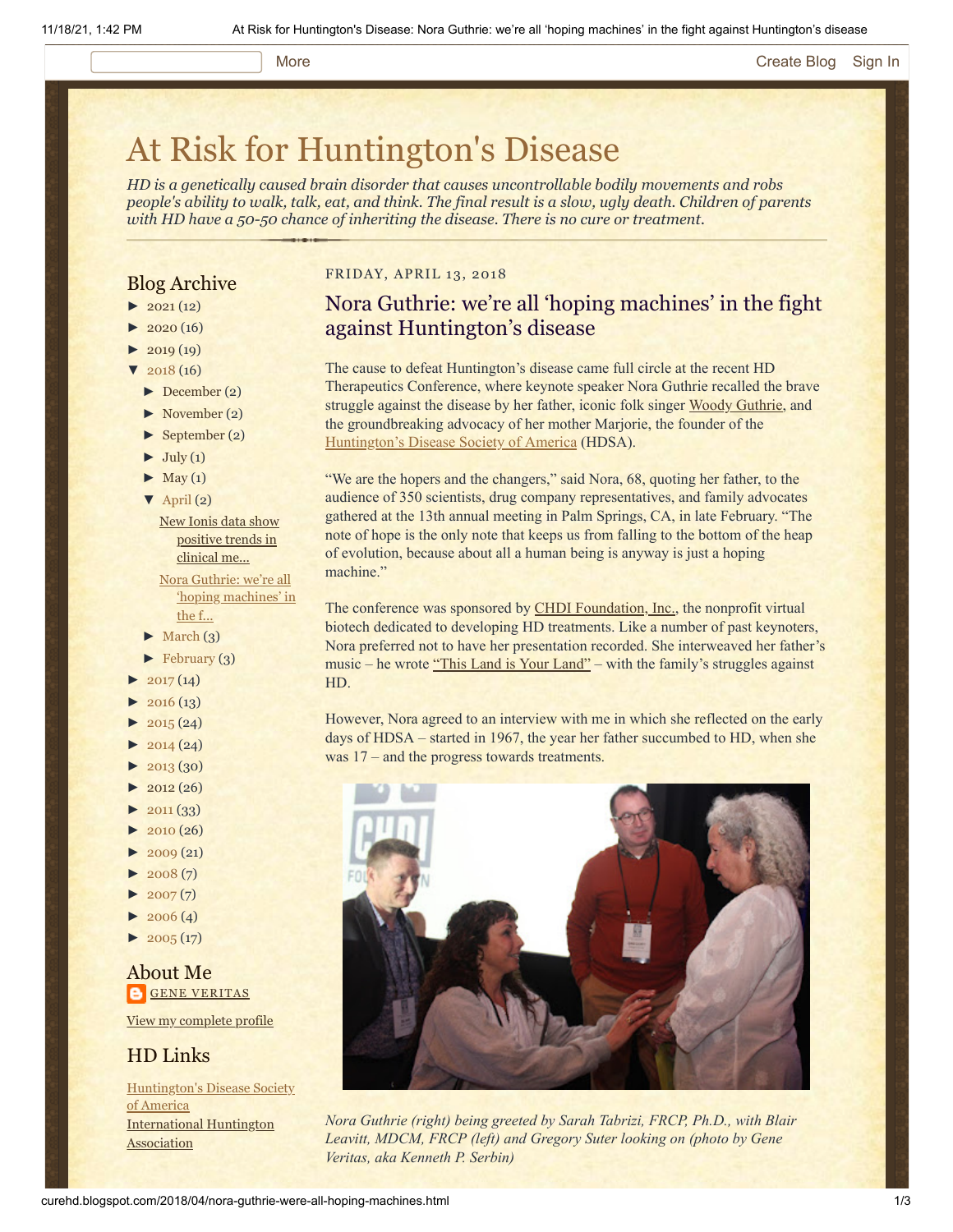11/18/21, 1:42 PM At Risk for Huntington's Disease: Nora Guthrie: we're all 'hoping machines' in the fight against Huntington's disease

[Huntington's](http://hddrugworks.org/) Disease Drug **Works** [Huntington's](http://www.hdlighthouse.org/) Disease **Lighthouse Hereditary Disease [Foundation](http://www.hdfoundation.org/)** [Huntington's](http://www.hdac.org/) Disease **Advocacy Center** Thomas [Cellini Huntington's](http://www.ourtchfoundation.org/) Foundation HDSA Orange County (CA) **[Affiliate](http://www.hdsaoc.org/)** HD Free with [PGD!](http://www.hdfreewithpgd.com/) [Stanford](http://www.stanford.edu/group/hopes/) HOPES Earth Source [CoQ10,](http://www.escoq10.com/) Inc.

# HD Blogs and Individuals

Chris Furbee: [Huntingtons](http://www.huntingtonsdance.org/) Dance Angela F.: Surviving [Huntington's?](http://survivinghuntingtons.blogspot.com/) Heather's [Huntington's](http://heatherdugdale.angelfire.com/) Disease Page

I was thrilled to meet Nora. Watching and interacting with her helped me connect with a giant of American history as well as with what she called the vast HD "tribe" that Marjorie had started.

Before our formal interview, in conversations with Nora, I also relived key moments in my personal journey with HD.

After her keynote, filled with emotion, I hugged Nora, telling her that my mother had died of HD.

Nora was at first befuddled by my pseudonym, "Gene Veritas." I explained to her that it meant "the truth in my genes," a reflection of my condition as an HD gene carrier.

During one dinner, I told how, in the late 1990s, my efforts to get background on the disease and the cause led me to study Woody's life and watch the 1976 film *[Bound for Glory](http://www.imdb.com/title/tt0074235/)*, based on his autobiography and portraying his early phase as a drifting folk singer. Nora recalled her personal impressions while on the set.

"I feel a spiritual connection with you and your family," I told Nora at the outset of our interview. "Thank you for being here, and thank you for speaking out for us, just as your father spoke out for so many people."

#### **Impressed with the research progress**

**A vast HD 'tribe'**

As I proceeded to my first question, Nora interjected: "Not just speak out, but speak up."

In that comment, and many of her other responses during the interview, Nora quoted her father or echoed his singular eloquence with her own plays on words and unique phrasing.

I asked Nora what it was like to speak to the scientists.

"For me, it was like a sci-fi movie, because coming from my early years with Huntington's with my father in the late 1940s and early fifties, when there wasn't *one* person you could talk to, not one doctor that knew anything about Huntington's, not one social worker to help you get through it, not one support group," she said. "Our family was kind of inventing how to deal with Huntington's in those days. There were no pamphlets. There were no guidelines. So, we were going day to day, day *by* day, inventing – trying to be creative, trying to be helpful, trying to figure out even what the symptoms were."

Nora recalled the first HD benefit concert Majorie organized at Carnegie Hall in New York City in 1968, with Woody's musician friends

Today, Nora said, just at events like the CHDI conference, hundreds of "young, energetic, and smart" people are focused on developing treatments – all descendants of Marjorie, the "Eve" of the HD movement. To Nora, they represent hope for the community.

Devoted to preserving her father's legacy, Nora still seeks to combine music with HD advocacy. She described the concert she organized last summer in Berlin, gathering musicians and HD families and organizations.

"For me, the music and the art and the sciences are one group," she said.

You can watch the interview in the video below.